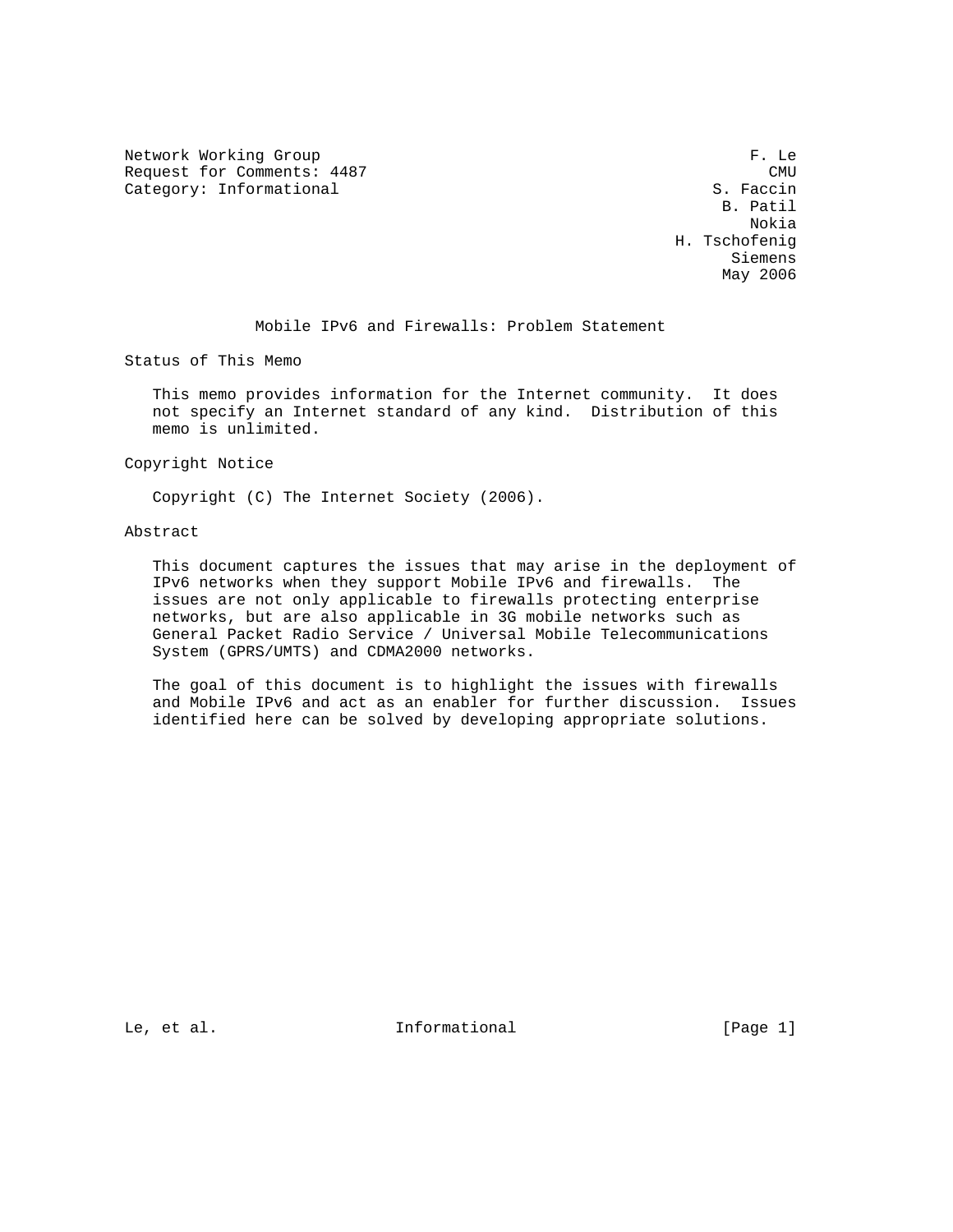Table of Contents

| $\overline{3}$ . |                                                            |
|------------------|------------------------------------------------------------|
| 4 <sup>1</sup>   |                                                            |
|                  | 5. Analysis of Various Scenarios Involving MIP6 Nodes and  |
|                  |                                                            |
|                  | 5.1. Scenario Where the Mobile Node Is in a Network        |
|                  |                                                            |
|                  | 5.2. Scenario Where the Correspondent Node Is in a         |
|                  |                                                            |
|                  | 5.3. Scenario Where the HA Is in a Network Protected by    |
|                  |                                                            |
|                  | 5.4. Scenario Where the MN Moves to a Network Protected by |
|                  |                                                            |
|                  |                                                            |
|                  |                                                            |
| 8.               |                                                            |
|                  |                                                            |
|                  |                                                            |
|                  |                                                            |
|                  | Appendix A. Applicability to 3G Networks 15                |

Le, et al. 1nformational [Page 2]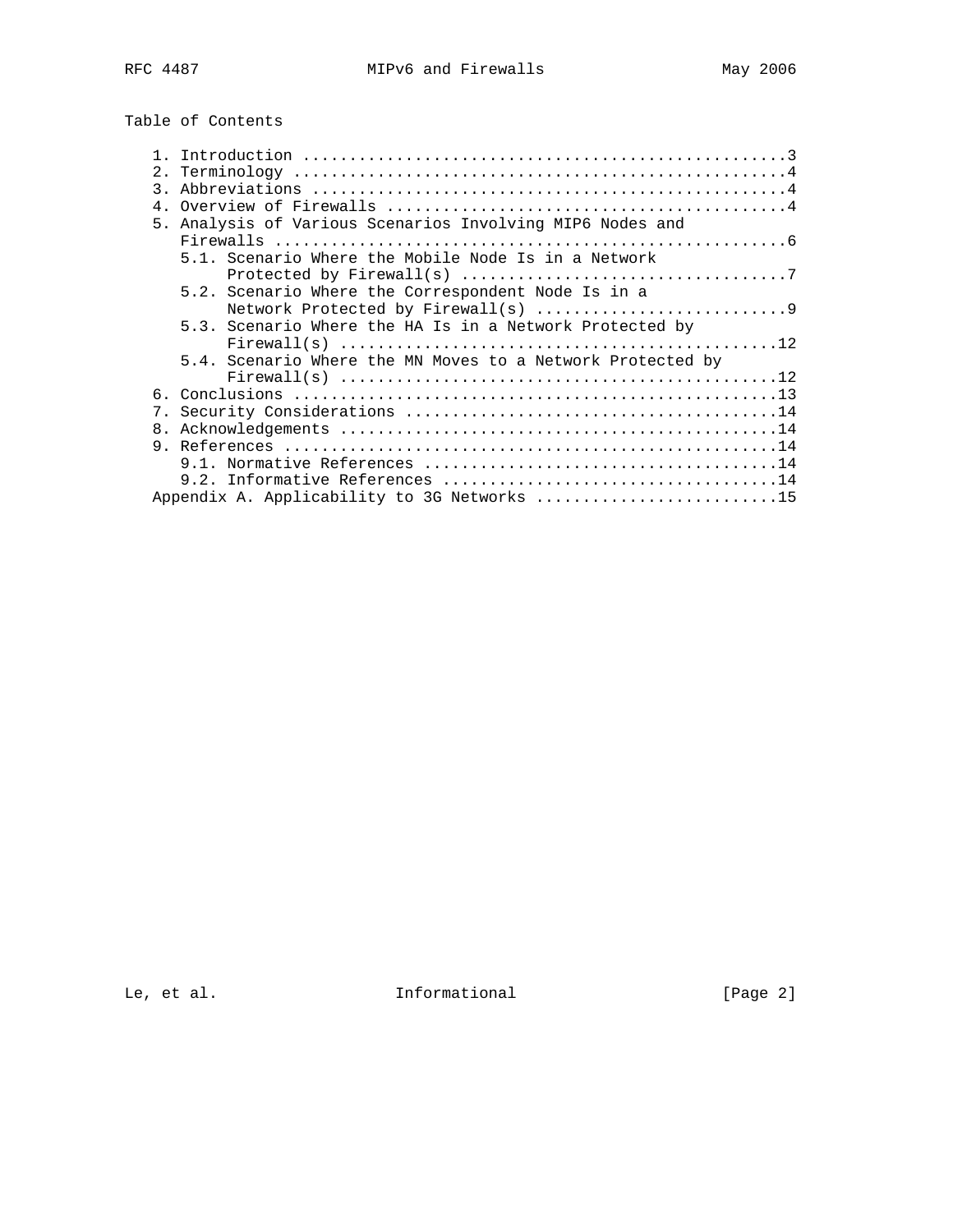## 1. Introduction

 Network elements such as firewalls are an integral aspect of a majority of IP networks today, given the state of security in the Internet, threats, and vulnerabilities to data networks. Current IP networks are predominantly based on IPv4 technology, and hence firewalls have been designed for these networks. Deployment of IPv6 networks is currently progressing, albeit at a slower pace. Firewalls for IPv6 networks are still maturing and in development.

 Mobility support for IPv6 has been standardized as specified in RFC 3775. Given the fact that Mobile IPv6 is a recent standard, most firewalls available for IPv6 networks do not support Mobile IPv6.

 Unless firewalls are aware of Mobile IPv6 protocol details, these security devices will interfere with the smooth operation of the protocol and can be a detriment to deployment.

 Mobile IPv6 enables IP mobility for IPv6 nodes. It allows a mobile IPv6 node to be reachable via its home IPv6 address irrespective of any link that the mobile attaches to. This is possible as a result of the extensions to IPv6 defined in the Mobile IPv6 specification [1].

 Mobile IPv6 protocol design also incorporates a feature termed Route Optimization. This set of extensions is a fundamental part of the protocol that enables optimized routing of packets between a mobile node and its correspondent node and therefore optimized performance of the communication.

 In most cases, current firewall technologies, however, do not support Mobile IPv6 or are not even aware of Mobile IPv6 headers and extensions. Since most networks in the current business environment deploy firewalls, this may prevent future large-scale deployment of the Mobile IPv6 protocol.

 This document presents in detail some of the issues that firewalls present for Mobile IPv6 deployment, as well as the impact of each issue.

Le, et al. **Informational** [Page 3]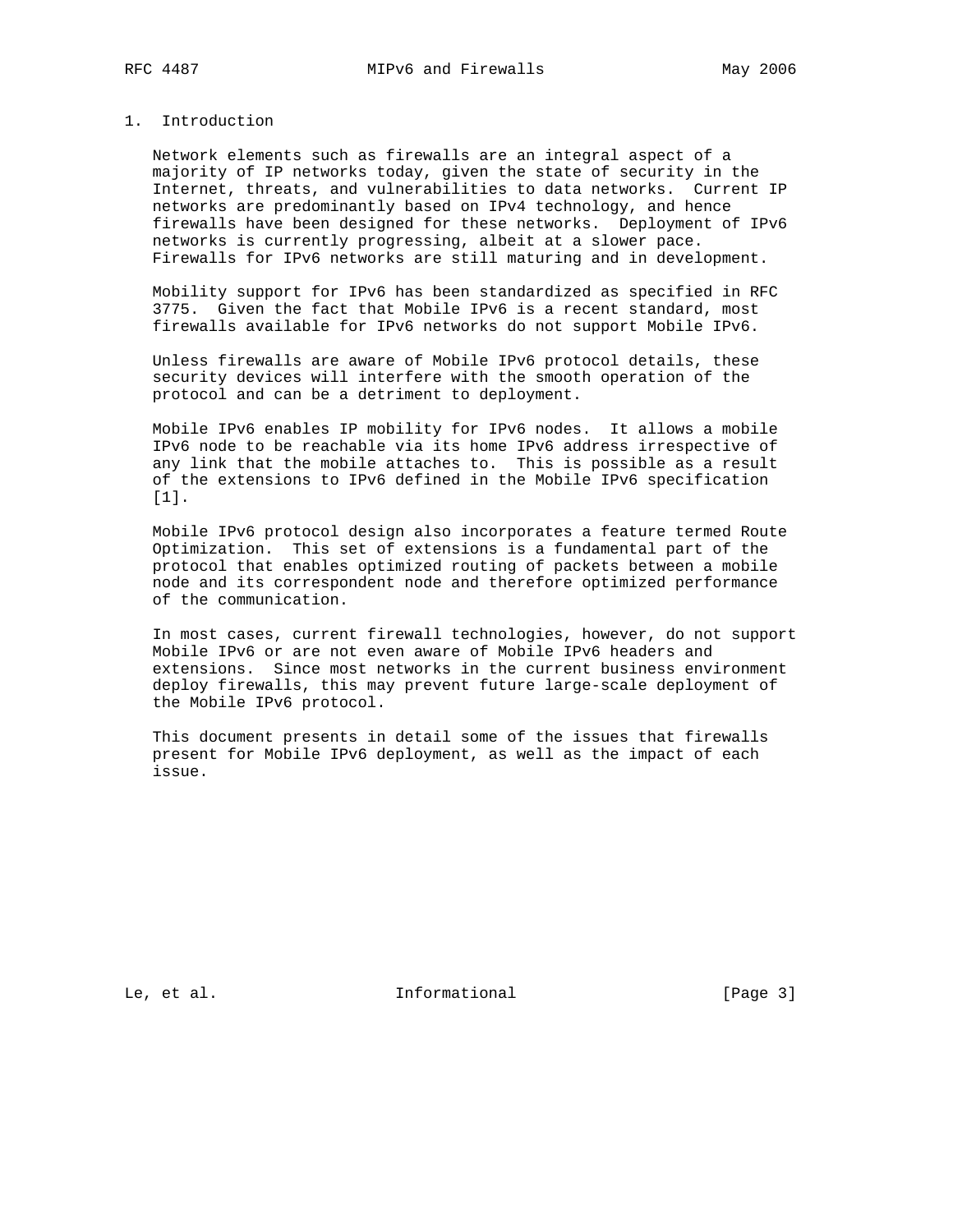## 2. Terminology

 Return Routability Test (RRT): The Return Routability Test is a procedure defined in RFC 3775 [1]. It is performed prior to the Route Optimization (RO), where a mobile node (MN) instructs a correspondent node (CN) to direct the mobile node's data traffic to its claimed care-of address (CoA). The Return Routability procedure provides some security assurance and prevents the misuse of Mobile IPv6 signaling to maliciously redirect the traffic or to launch other attacks.

3. Abbreviations

This document uses the following abbreviations:

- o CN: Correspondent Node
- o CoA: Care of Address
- o CoTI: Care of Test Init
- o HA: Home Agent
- o HoA: Home Address
- o HoTI: Home Test Init
- o HoT: Home Test
- o MN: Mobile Node
- o RO: Route Optimization
- o RRT: Return Routability Test
- 4. Overview of Firewalls

 The following section provides a brief overview of firewalls. It is intended as background information so that issues with the Mobile IPv6 protocol can then be presented in detail in the following sections.

 There are different types of firewalls, and state can be created in these firewalls through different methods. Independent of the adopted method, firewalls typically look at five parameters of the traffic arriving at the firewalls:

Le, et al. 10. Informational 1. [Page 4]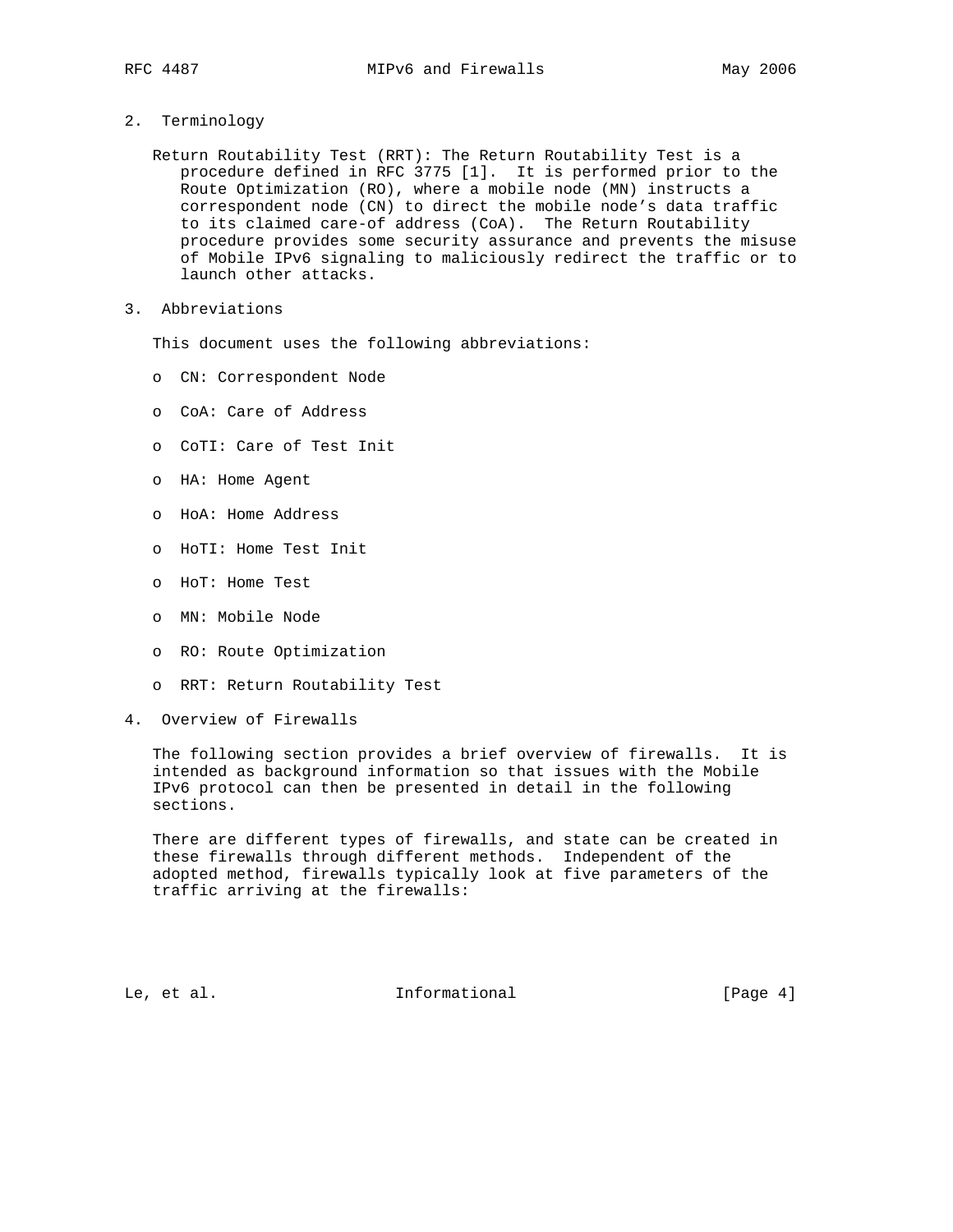- - o Source IP address
	- o Destination IP address
	- o Protocol type
	- o Source port number
	- o Destination port number

 Based on these parameters, firewalls usually decide whether to allow the traffic or to drop the packets. Some firewalls may filter only incoming traffic, while others may also filter outgoing traffic.

 According to Section 3.29 of RFC 2647 [2], stateful packet filtering refers to the process of forwarding or rejecting traffic based on the contents of a state table maintained by a firewall. These types of firewalls are commonly deployed to protect networks from different threats, such as blocking unsolicited incoming traffic from the external networks. The following briefly describes how these firewalls work since they can create additional problems with the Mobile IPv6 protocol as described in the subsequent sections.

 In TCP, an MN sends a TCP SYN message to connect to another host in the Internet.

 Upon receiving that SYN packet, the firewall records the source IP address, the destination IP address, the Protocol type, the source port number, and the destination port number indicated in that packet before transmitting it to the destination.

 When an incoming message from the external networks reaches the firewall, it searches the packet's source IP address, destination IP address, Protocol type, source port number, and destination port number in its entries to see if the packet matches the characteristics of a request sent previously. If so, the firewall allows the packet to enter the network. If the packet was not solicited from an internal node, the packet is blocked.

 When the TCP close session packets are exchanged or after some configurable period of inactivity, the associated entry in the firewall is deleted. This mechanism prevents entries from remaining when TCP are abruptly terminated.

 A similar entry is created when using UDP. The difference with this transport protocol is that UDP is connectionless and does not have packets signaling the initiation or termination of a session. Consequently, the duration of the entries relies solely on timers.

Le, et al. 10. Informational 1. [Page 5]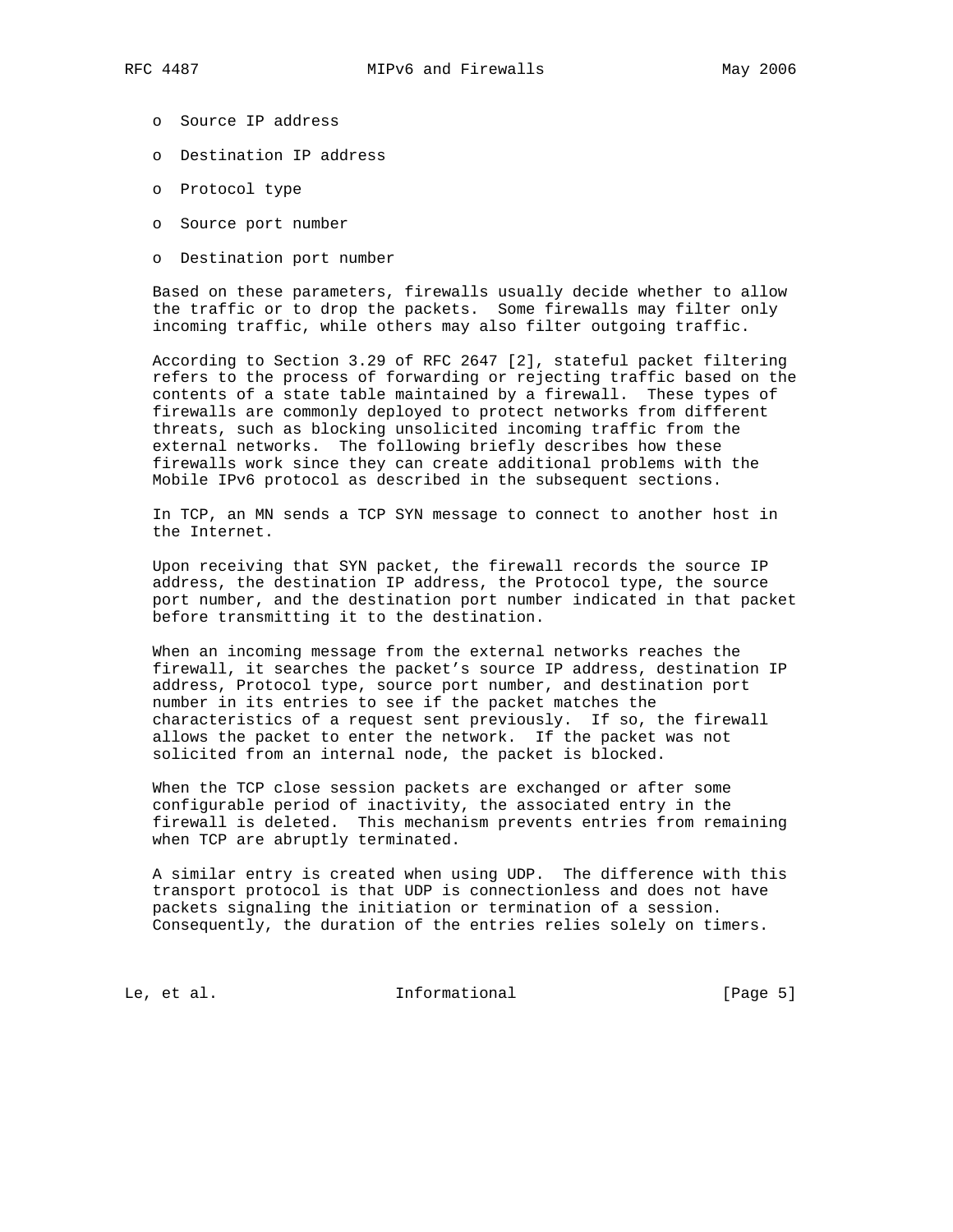5. Analysis of Various Scenarios Involving MIP6 Nodes and Firewalls

 The following section describes various scenarios involving MIP6 nodes and firewalls and also presents the issues related to each scenario.

 The Mobile IPv6 specifications define three main entities: the mobile node (MN), the correspondent node (CN), and the home agent (HA). Each of these entities may be in a network protected by one or many firewalls:

- o Section 5.1 analyzes the issues when the MN is in a network protected by firewall(s)
- o Section 5.2 analyzes the issues when the CN is in a network protected by firewall(s)
- o Section 5.3 analyzes the issues when the HA is in a network protected by firewall(s)

 The MN may also be moving from an external network, to a network protected by firewall(s). The issues of this case are described in Section 5.4.

 Some of the described issues (e.g., Sections 5.1 and 5.2) may require modifications to the protocols or to the firewalls, and others (e.g., Section 5.3) may require only that appropriate rules and configuration be in place.

Le, et al. 10. Informational 1. [Page 6]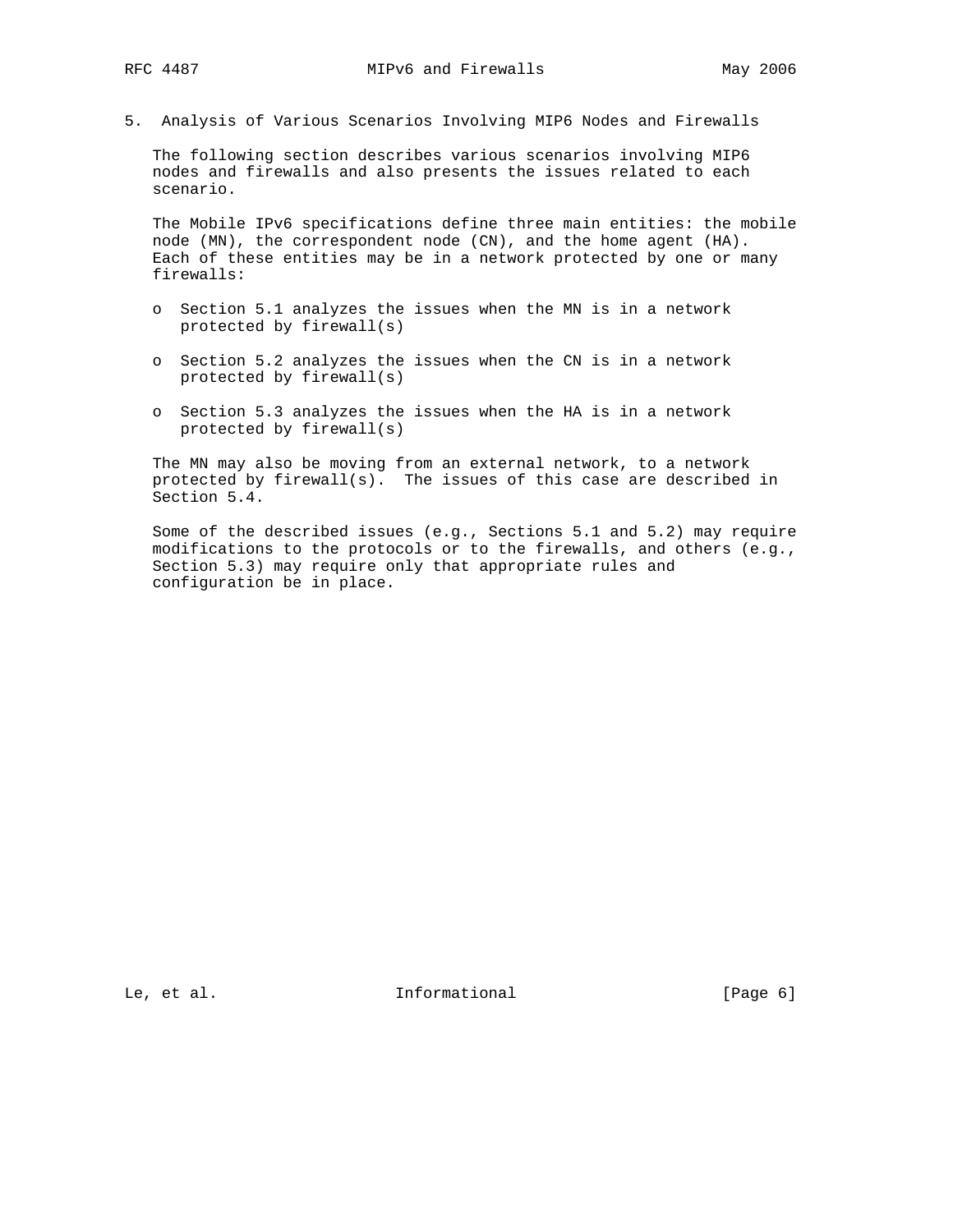- 
- 5.1. Scenario Where the Mobile Node Is in a Network Protected by Firewall(s)

Let's consider MN A, in a network protected by firewall(s).



 Figure 1: Issues between MIP6 and firewalls when MN is in a network protected by firewalls

A number of issues need to be considered:

- Issue 1: When MN A connects to the network, it should acquire a local IP address (CoA) and send a Binding Update (BU) to its Home Agent to update the HA with its current point of attachment. The Binding Updates and Acknowledgements should be protected by IPsec ESP according to the MIPv6 specifications [1]. However, as a default rule, many firewalls drop IPsec ESP packets because they cannot determine whether inbound ESP packets are legitimate. It is difficult or impossible to create useful state by observing the outbound ESP packets. This may cause the Binding Updates and Acknowledgements between the mobile nodes and their home agent to be dropped.
- Issue 2: Let's now consider a node in the external network, B, trying to establish a communication with MN A.
	- \* B sends a packet to the mobile node's home address.
	- \* The packet is intercepted by the MN's home agent, which tunnels it to the MN's CoA [1].
	- \* When arriving at the firewall(s) protecting MN A, the packet may be dropped since the incoming packet may not match any existing state. As described in Section 4, stateful inspection packet filters (for example) typically drop unsolicited incoming traffic.

Le, et al. 10. Informational 1. [Page 7]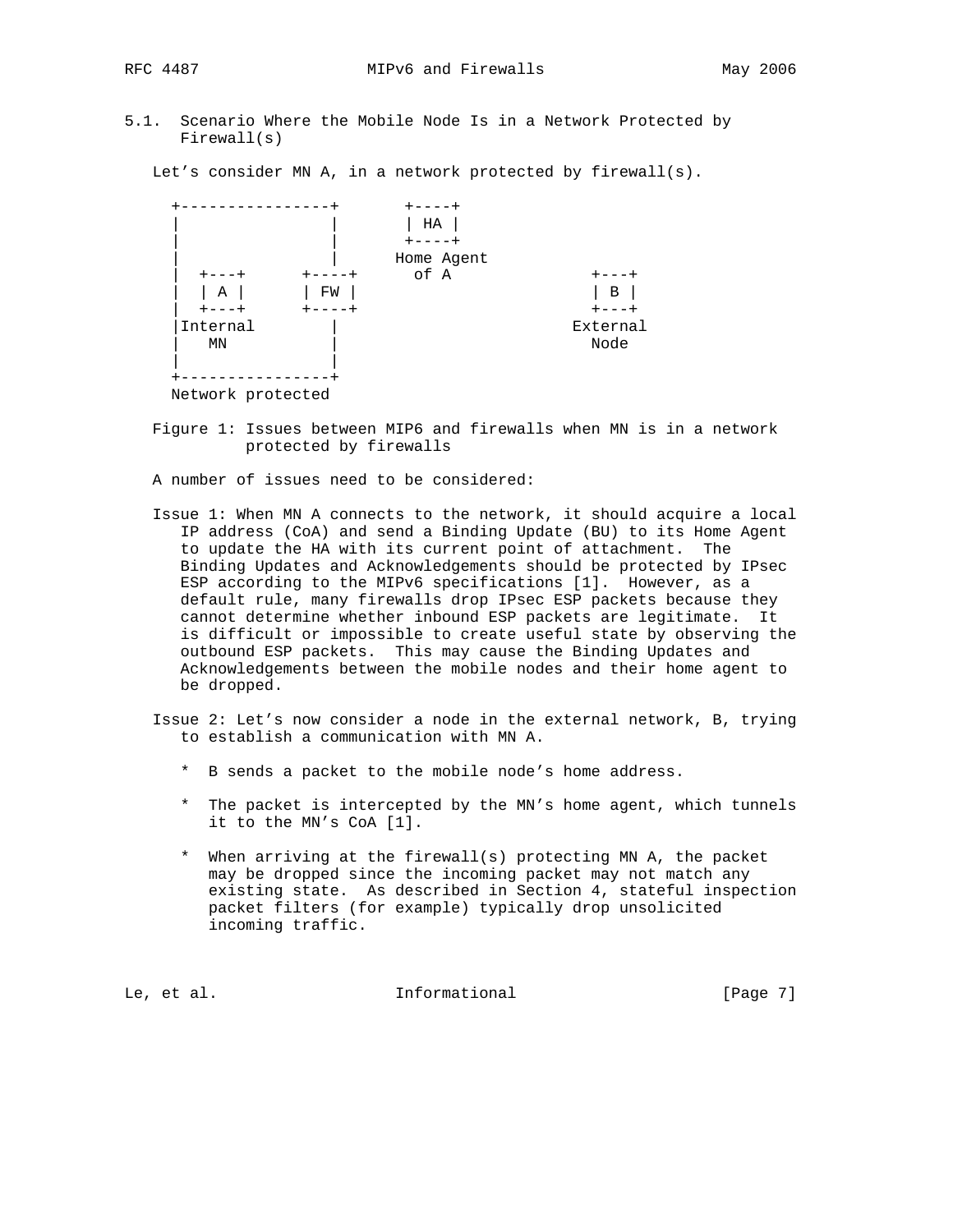\* B will thus not be able to contact MN A and establish a communication.

 Even though the HA is updated with the location of an MN, firewalls may prevent correspondent nodes from establishing communications when the MN is in a network protected by firewall(s).

 Issue 3: Let's assume a communication between MN A and an external node B. MN A may want to use Route Optimization (RO) so that packets can be directly exchanged between the MN and the CN without passing through the HA. However, the firewalls protecting the MN might present issues with the Return Routability procedure that needs to be performed prior to using RO.

 According to the MIPv6 specifications, the Home Test message of the RRT must be protected by IPsec in tunnel mode. However, firewalls might drop any packet protected by ESP, since the firewalls cannot analyze the packets encrypted by ESP (e.g., port numbers). The firewalls may thus drop the Home Test messages and prevent the completion of the RRT procedure.

 Issue 4: Let's assume that MN A successfully sends a Binding Update to its home agent (resp. correspondent nodes) -- which solves issue 1 (resp. issue 3) -- and that the subsequent traffic is sent from the HA (resp. CN) to the MN's CoA. However there may not be any corresponding state in the firewalls. The firewalls protecting A may thus drop the incoming packets.

 The appropriate states for the traffic to the MN's CoA need to be created in the firewall(s).

 Issue 5: When MN A moves, it may move to a link that is served by a different firewall. MN A might be sending a BU to its CN; however, incoming packets may be dropped at the firewall, since the firewall on the new link that the MN attaches to does not have any state that is associated with the MN.

 The issues described above result from the fact that the MN is behind the firewall. Consequently, the MN's communication capability with other nodes is affected by the firewall rules.

Le, et al. 10. Informational 1. [Page 8]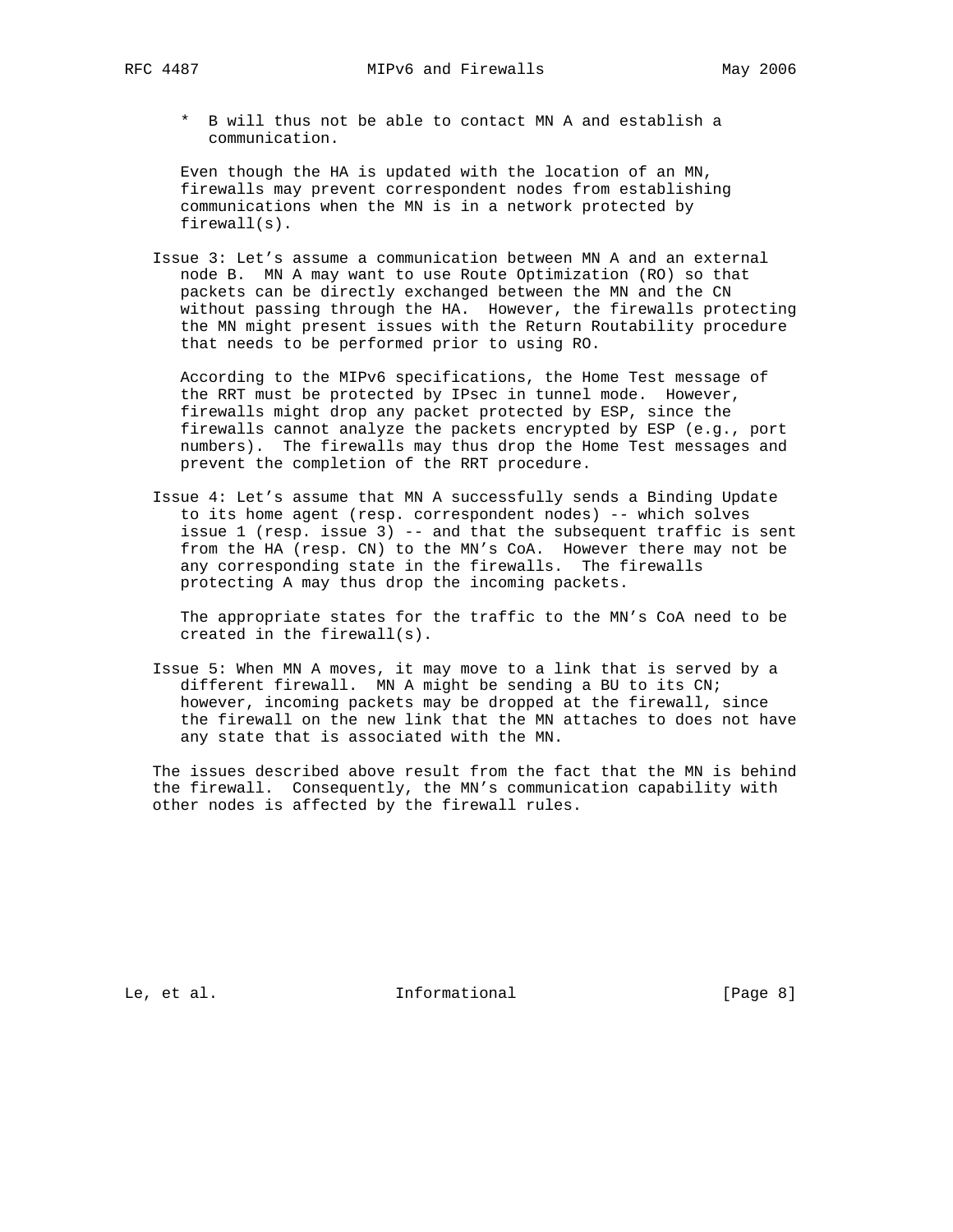- 
- 5.2. Scenario Where the Correspondent Node Is in a Network Protected by Firewall(s)

 Let's consider an MN in a network, communicating with a Correspondent Node C in a network protected by firewall(s). There are no issues with the presence of a firewall in the scenario where the MN is sending packets to the CN via a reverse tunnel that is set up between the MN and HA. However, firewalls may present different issues to Route Optimization.



 Figure 2: Issues between MIP6 and firewalls when a CN is in a network protected by firewalls

The following issues need to be considered:

 Issue 1: The MN (MN B) should use its Home Address (HoA B) when establishing the communication with the CN (CN C), if MN B wants to take advantage of the mobility support provided by the Mobile IPv6 protocol for its communication with CN C. The state created by the firewall protecting CN C is therefore created based on the IP address of C (IP C) and the home address of Node B (IP HoA B). The states may be created via different means, and the protocol type as well as the port numbers depend on the connection setup.

Uplink packet filters (1)

Source IP address: IP C

Destination IP address: HoA B

Protocol Type: TCP/UDP

Source Port Number: #1

Le, et al. 10. Informational 1. [Page 9]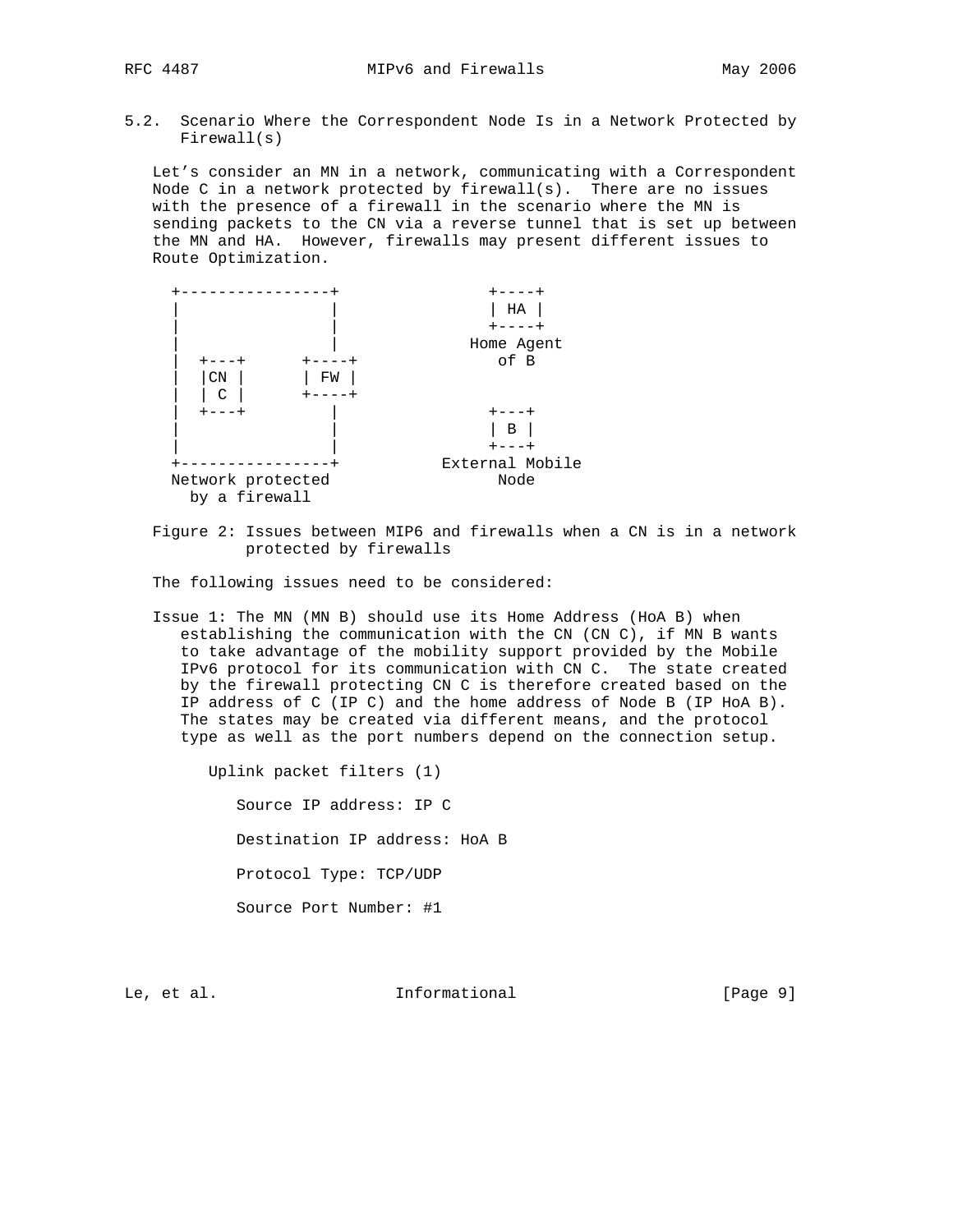Destination Port Number: #2 Downlink packet filters (2) Source IP address: HoA B Destination IP address: IP C Protocol Type: TCP/UDP

Source Port Number: #2

Destination Port Number: #1

 Nodes C and B might be topologically close to each other, while B's home agent may be far away, resulting in a trombone effect that can create delay and degrade the performance. MN B may decide to initiate the route optimization procedure with Node C. Route optimization requires MN B to send a Binding Update to Node C in order to create an entry in its binding cache that maps the MN's home address to its current care-of-address. However, prior to sending the binding update, the mobile node must first execute a Return Routability Test:

- \* Mobile Node B has to send a Home Test Init (HoTI) message via its home agent and
- \* a Care of Test Init (COTI) message directly to its Correspondent Node C.

 The Care of Test Init message is sent using the CoA of B as the source address. Such a packet does not match any entry in the protecting firewall (2). The CoTi message will thus be dropped by the firewall.

 The HoTI is a Mobility Header packet, and as the protocol type differs from the established state in the firewall (see (2)), the HoTI packet will also be dropped.

 As a consequence, the RRT cannot be completed, and route optimization cannot be applied. Every packet has to go through Node B's home agent and tunneled between B's home agent and B.

Le, et al. [Page 10]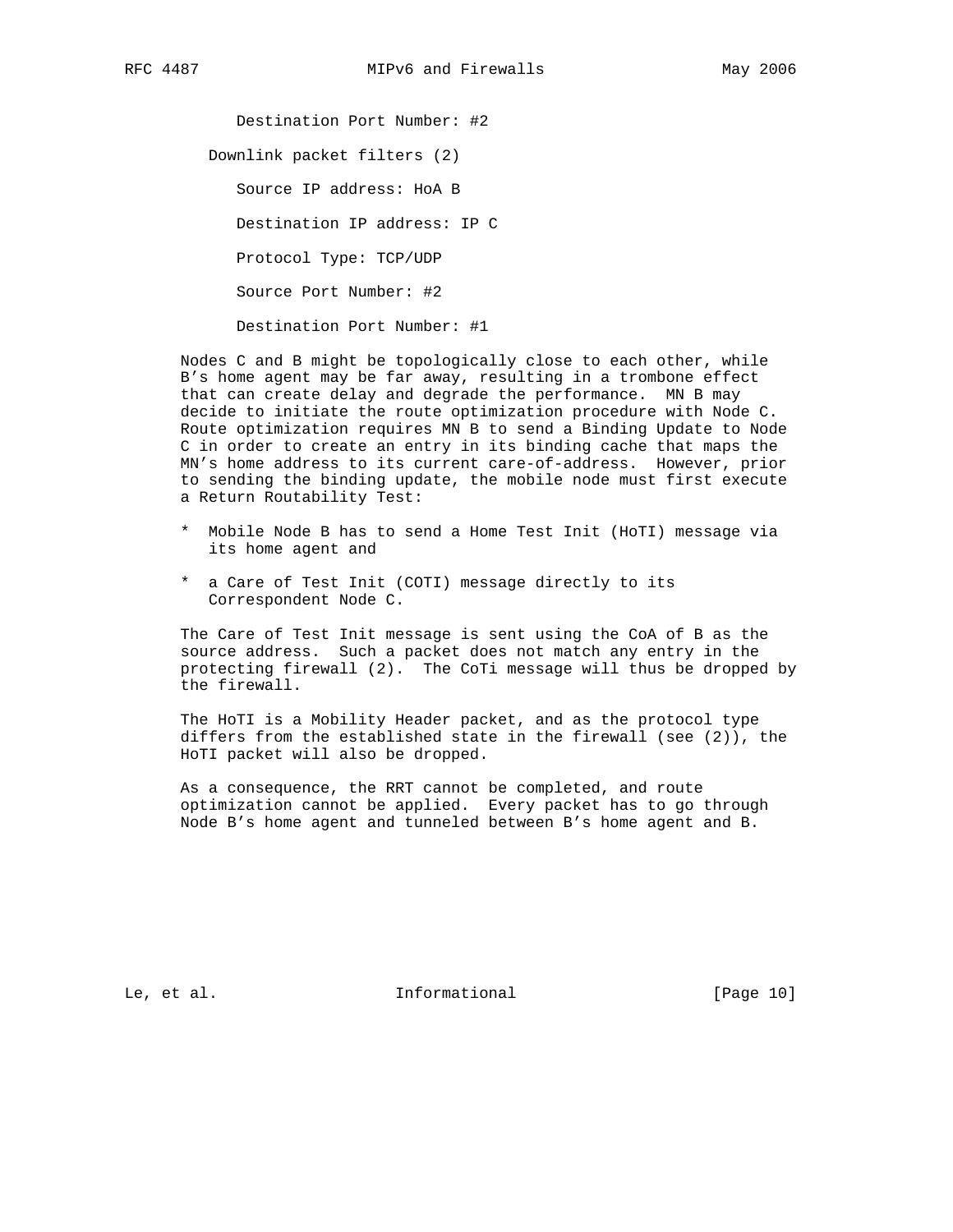

Figure 3: Issues with Return Routability Test

 Issue 2: Let's assume that the Binding Update to the CN is successful; the firewall(s) might still drop packets that are:

- 1. coming from the CoA, since these incoming packets are sent from the CoA and do not match the Downlink Packet filter (2).
- 2. sent from the CN to the CoA if uplink packet filters are implemented. The uplink packets are sent to the MN's CoA and do not match the uplink packet filter (1).

 The packet filters for the traffic sent to (resp. from) the CoA need to be created in the firewall(s).

 Requiring the firewalls to update the connection state upon detecting Binding Update messages from a node outside the network protected by the firewall does not appear feasible or desirable, since currently the firewall does not have any means to verify the validity of Binding Update messages and therefore to modify the state information securely. Changing the firewall states without verifying the validity of the Binding Update messages could lead to denial of service attacks. Malicious nodes may send fake binding updates, forcing the firewall to change its state information, and therefore leading the firewall to drop packets from the connections that use the legitimate addresses. An adversary might also use an address update to enable its own traffic to pass through the firewall and enter the network.

 Issue 3: Let's assume that the Binding Update to the CN is successful. The CN may be protected by different firewalls, and as a result of the MN's change of IP address, incoming and outgoing traffic may pass through a different firewall. The new

Le, et al. [Page 11]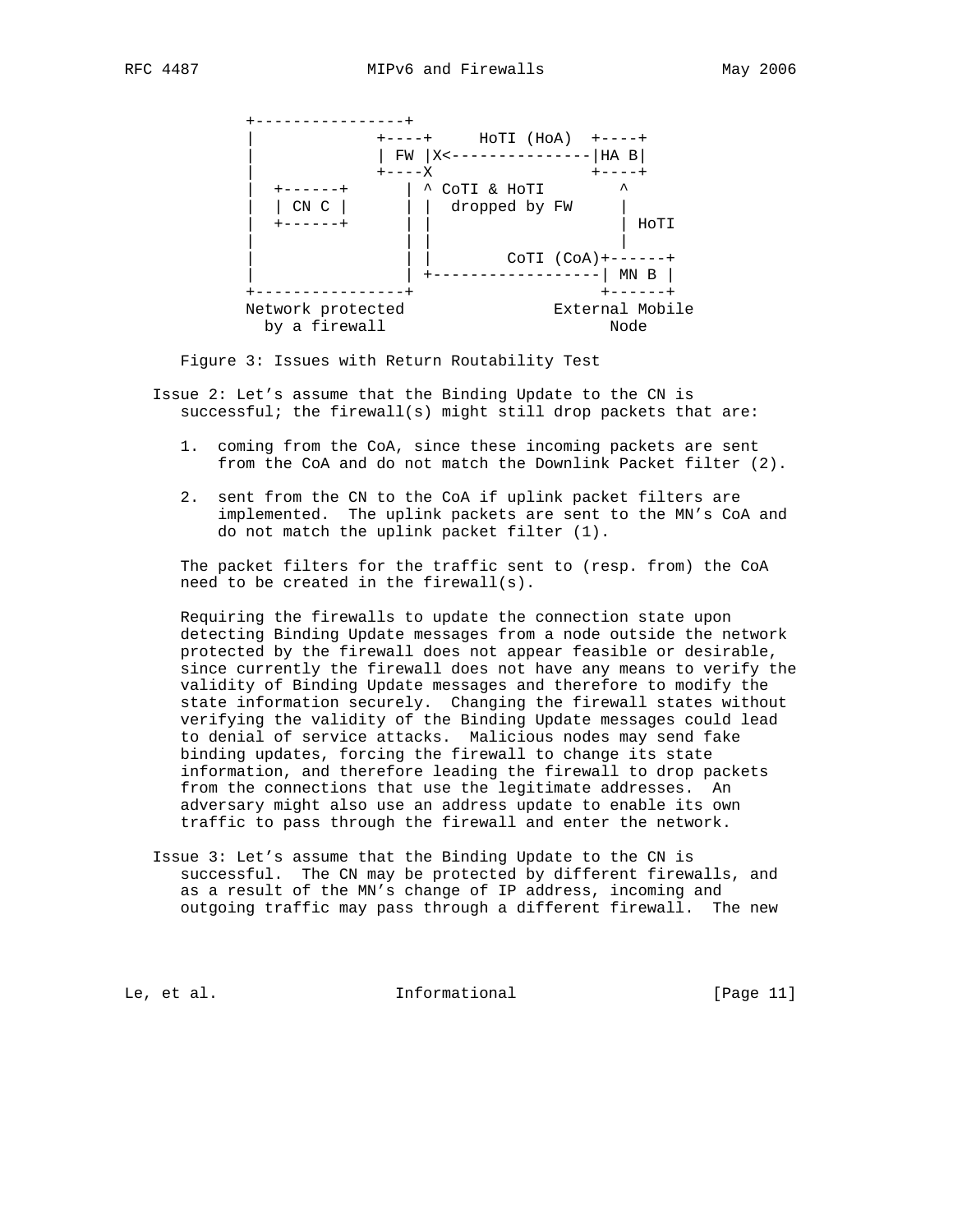firewall may not have any state associated with the CN, and incoming packets (and potentially outgoing traffic as well) may be dropped at the firewall.

 Firewall technology allows clusters of firewalls to share state [3]. This, for example, allows the support of routing asymmetry. However, if the previous and the new firewalls, through which the packets are routed after the Binding Update has been sent, do not share state, this may result in packets being dropped at the new firewall. As the new firewall does not have any state associated with the CN, incoming packets (and potentially outgoing traffic as well) may be dropped at the new firewall.

5.3. Scenario Where the HA Is in a Network Protected by Firewall(s)

 In the scenarios where the home agent is in a network protected by firewall(s), the following issues may exist:

- Issue 1: If the firewall(s) protecting the home agent block ESP traffic, much of the MIPv6 signaling (e.g., Binding Update, HoT) may be dropped at the firewall(s), preventing MN(s) from updating their binding cache and performing Route Optimization, since Binding Update, HoT, and other MIPv6 signaling must be protected by IPsec ESP.
- Issue 2: If the firewall(s) protecting the home agent block unsolicited incoming traffic (e.g., as stateful inspection packet filters do), the firewall(s) may drop connection setup requests from CNs, and packets from MNs.
- Issue 3: If the home agent is in a network protected by several firewalls, an MN/CN's change of IP address may result in the passage of traffic to and from the home agent through a different firewall that may not have the states corresponding to the flows. As a consequence, packets may be dropped at the firewall.
- 5.4. Scenario Where the MN Moves to a Network Protected by Firewall(s)

 Let's consider an HA in a network protected by firewall(s). The following issues need to be investigated:

 Issue 1: Similarly to issue 1 described in Section 5.1, the MN will send a Binding Update to its home agent after acquiring a local IP address (CoA). The Binding Updates and Acknowledgements should be protected by IPsec ESP according to the MIPv6 specifications [1]. However, as a default rule, many firewalls drop ESP packets. This may cause the Binding Updates and Acknowledgements between the mobile nodes and their home agent to be dropped.

Le, et al. 10. Informational [Page 12]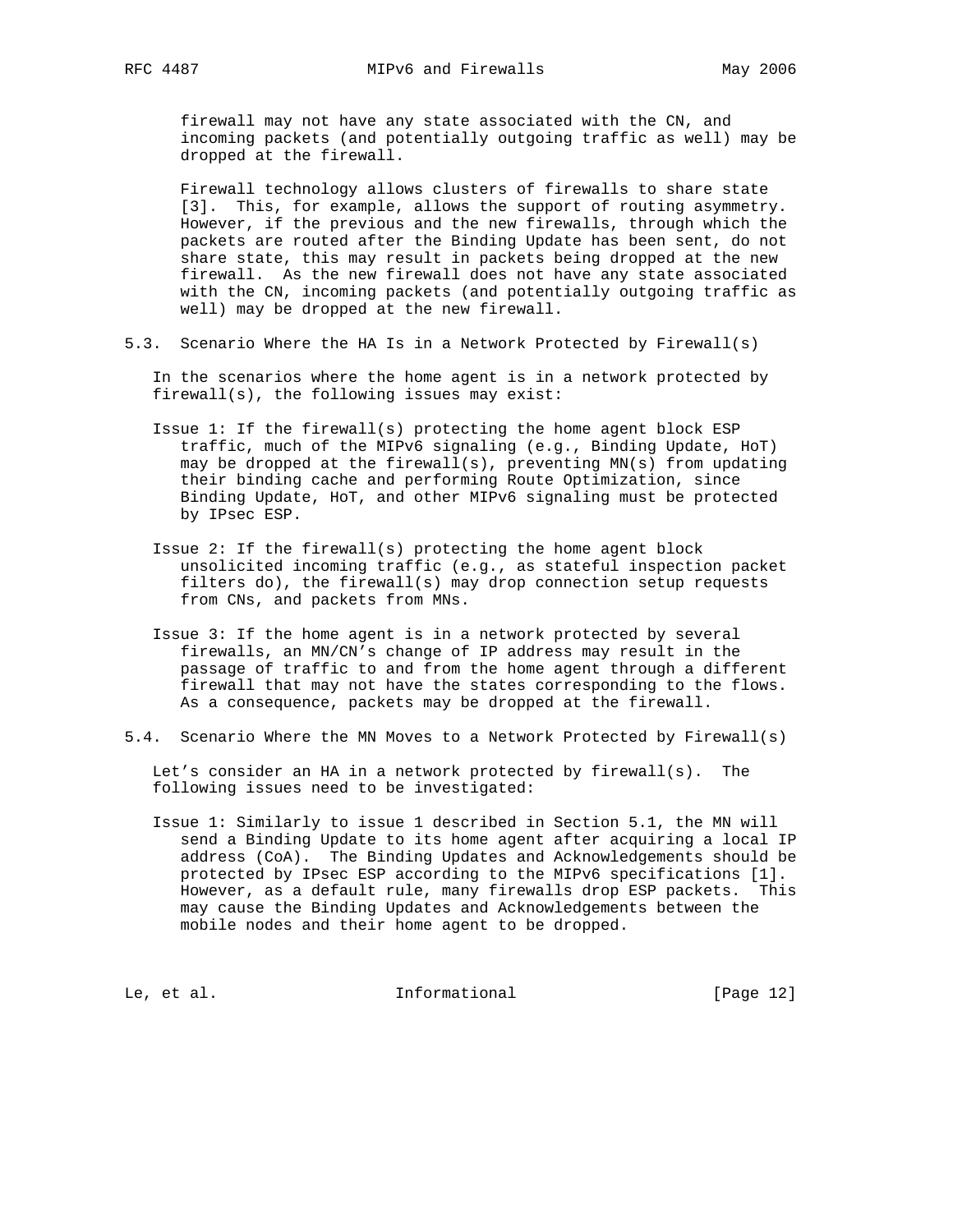- Issue 2: The MN may be in a communication with a CN, or a CN may be attempting to establish a connection with the MN. In both cases, packets sent from the CN will be forwarded by the MN's HA to the MN's CoA. However, when the packets arrive at the firewall(s), the incoming traffic may not match any existing state, and the firewall(s) may therefore drop it.
- Issue 3: If the MN is in a communication with a CN, the MN may attempt to execute an RRT for packets to be route optimized. Similarly to issue 3, Section 5.1, the Home Test message that should be protected by ESP may be dropped by firewall(s) protecting the MN. Firewall(s) may as a default rule drop any ESP traffic. As a consequence, the RRT cannot be completed.
- Issue 4: If the MN is in a communication with a CN, and assuming that the MN successfully sent a Binding Update to its CN to use Route Optimization, packets will then be sent from the CN to the MN's CoA and from the MN's CoA to the CN.

 Packets sent from the CN to the MN's CoA may, however, not match any existing entry in the firewall(s) protecting the MN, and therefore be dropped by the firewall(s).

 If packet filtering is applied to uplink traffic (i.e., traffic sent by the MN), packets sent from the MN's CoA to the CN may not match any entry in the firewall(s) either and may be dropped as well.

6. Conclusions

 Current firewalls may not only prevent route optimization but may also prevent regular TCP and UDP sessions from being established in some cases. This document describes some of the issues between the Mobile IPv6 protocol and current firewall technologies.

 This document captures the various issues involved in the deployment of Mobile IPv6 in networks that would invariably include firewalls. A number of different scenarios are described, which include configurations where the mobile node, correspondent node, and home agent exist across various boundaries delimited by the firewalls. This enables a better understanding of the issues when deploying Mobile IPv6 as well as the issues for firewall design and policies to be installed therein.

Le, et al. 10. Informational [Page 13]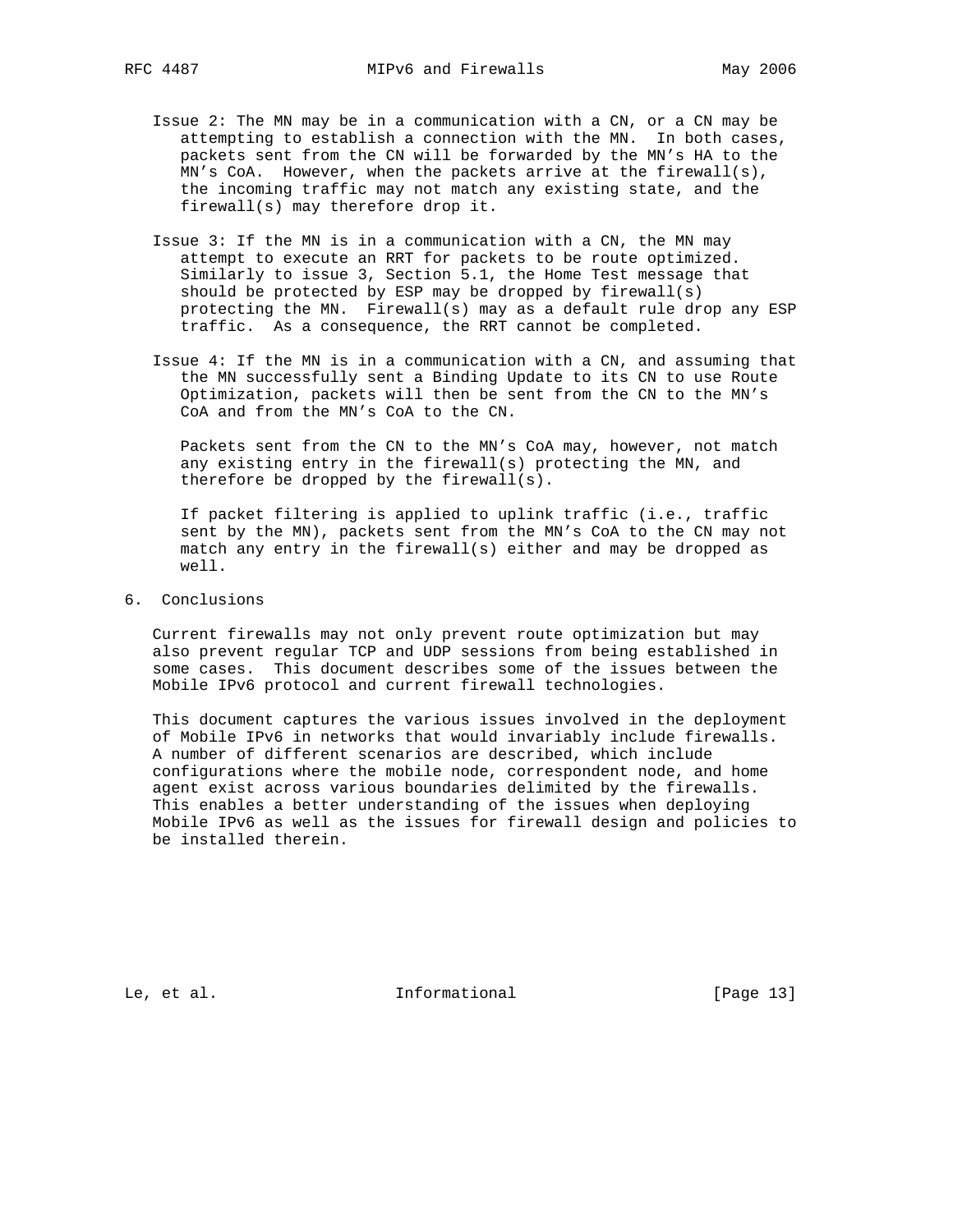7. Security Considerations

 This document describes several issues that exist between the Mobile IPv6 protocol and firewalls.

 Firewalls may prevent Mobile IP6 signaling in addition to dropping incoming/outgoing traffic.

 If the firewall configuration is modified in order to support the Mobile IPv6 protocol but not properly configured, many attacks may be possible as outlined above: malicious nodes may be able to launch different types of denial of service attacks.

8. Acknowledgements

 We would like to thank James Kempf, Samita Chakrabarti, Giaretta Gerardo, Steve Bellovin, Henrik Levkowetz, and Spencer Dawkins for their valuable comments. Their suggestions have helped improve both the presentation and the content of the document.

- 9. References
- 9.1. Normative References
	- [1] Johnson, D., Perkins, C., and J. Arkko, "Mobility Support in IPv6", RFC 3775, June 2004.
- 9.2. Informative References
	- [2] Newman, D., "Benchmarking Terminology for Firewall Performance", RFC 2647, August 1999.
	- [3] Noble, J., Doug, D., Hourihan, K., Hourihan, K., Stephens, R., Stiefel, B., Amon, A., and C. Tobkin, "Check Point NG VPN-1/ Firewall-1 Advanced Configuration and Troubleshooting", Syngress Publishing Inc., 2003.
	- [4] Chen, X., Rinne, J., Wiljakka, J., and M. Watson, "Problem Statement for MIPv6 Interactions with GPRS/UMTS Packet Filtering", Work in Progress, January 2006.

Le, et al. 10. Informational 1. [Page 14]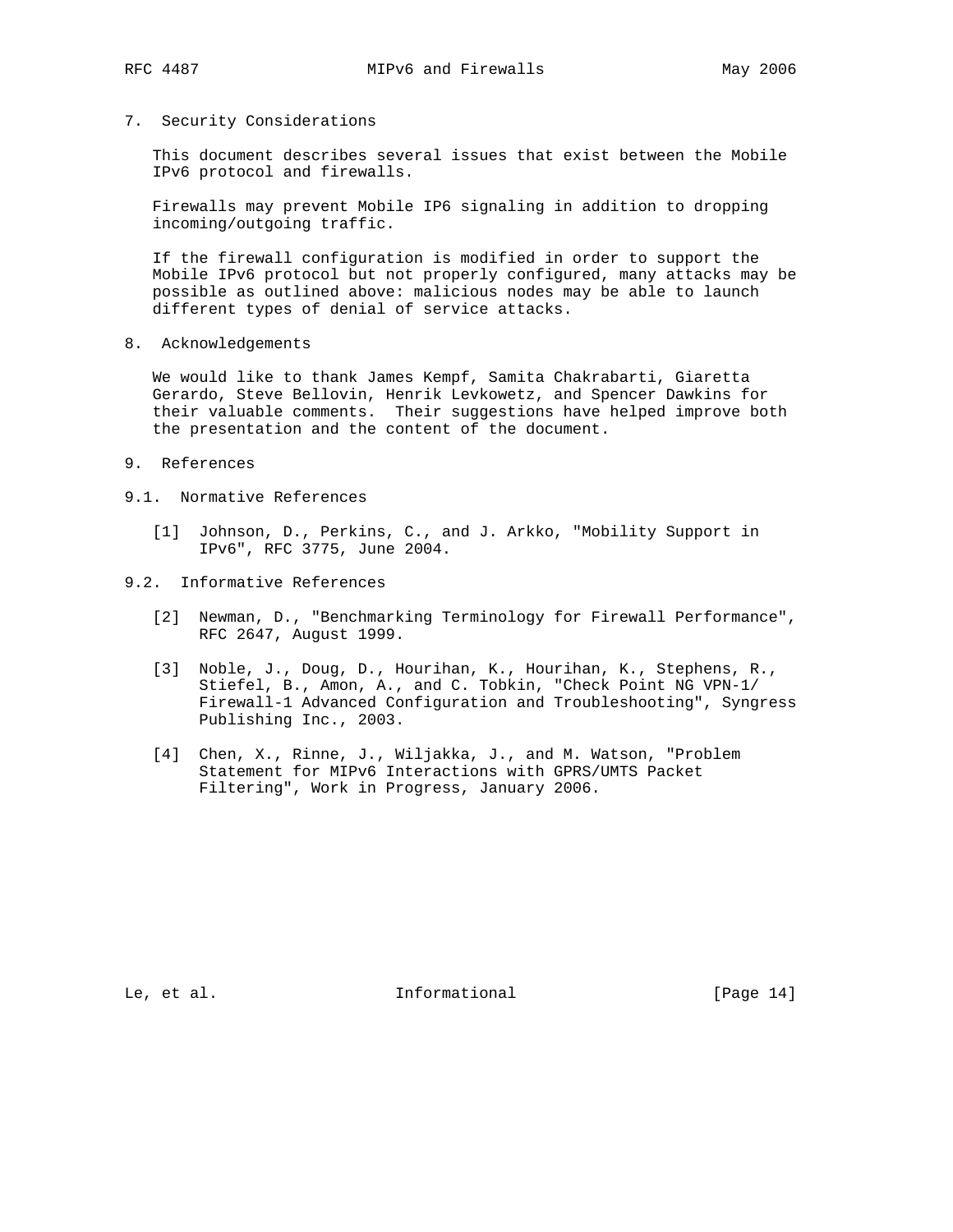Appendix A. Applicability to 3G Networks

 In 3G networks, different packet filtering functionalities may be implemented to prevent malicious nodes from flooding or launching other attacks against the 3G subscribers. The packet filtering functionality of 3G networks is further described in [4]. Packet filters are set up and applied to both uplink and downlink traffic: outgoing and incoming data not matching the packet filters is dropped. The issues described in this document also apply to 3G networks.

Authors' Addresses

 Franck Le Carnegie Mellon University 5000 Forbes Avenue Pittsburgh, PA 15213 USA EMail: franckle@cmu.edu Stefano Faccin Nokia Research Center 6000 Connection Drive Irving, TX 75039 USA EMail: sfaccinstd@gmail.com Basavaraj Patil Nokia 6000 Connection Drive Irving, TX 75039 USA EMail: Basavaraj.Patil@nokia.com Hannes Tschofenig Siemens Otto-Hahn-Ring 6 Munich, Bavaria 81739 Germany EMail: Hannes.Tschofenig@siemens.com URI: http://www.tschofenig.com

Le, et al. 1nformational [Page 15]